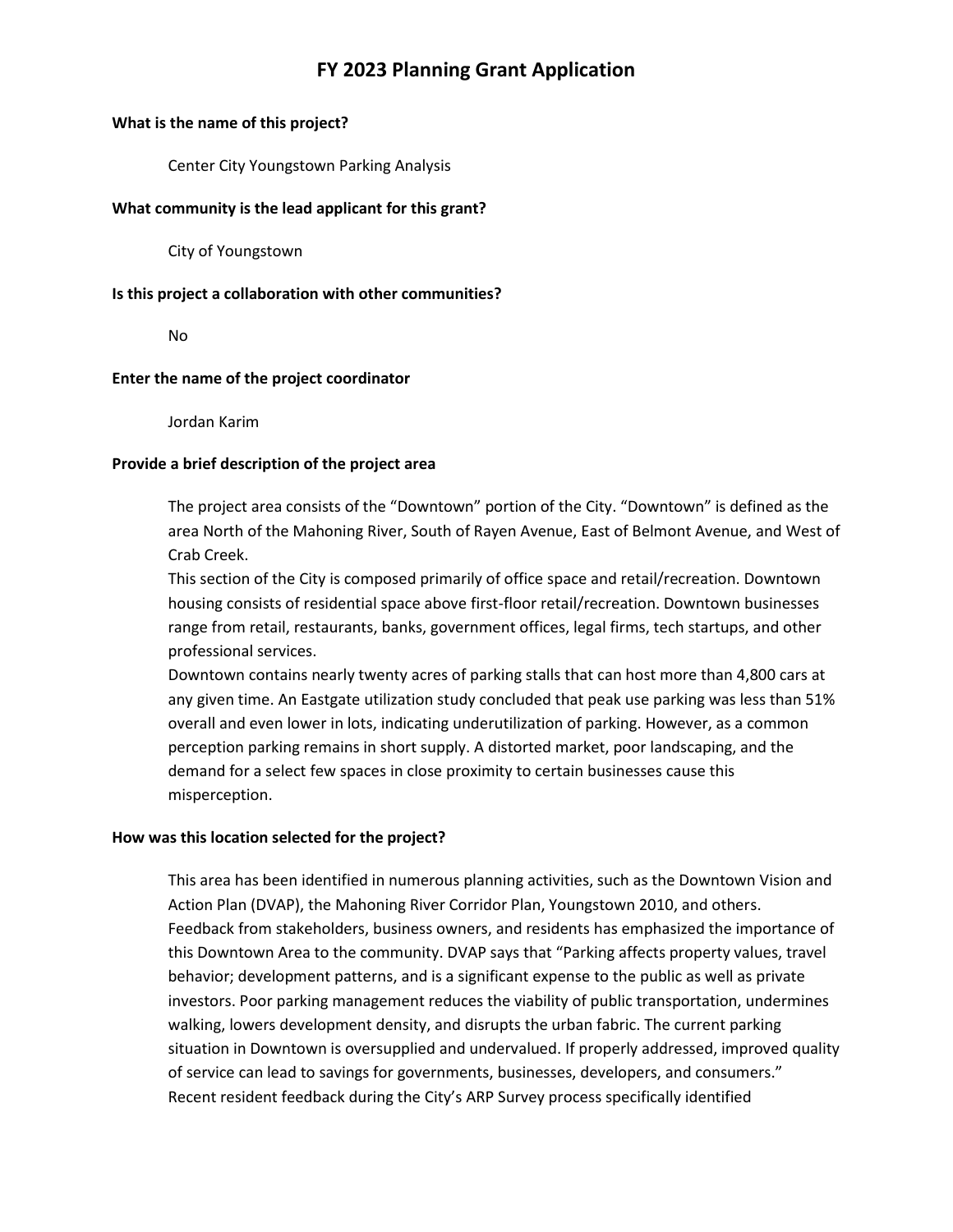"Downtown" and "Downtown Parking" as areas in which improvement was necessary, and wanted.

#### **Describe the issues present within the study area that this project plans to address**

This project plans to adequately evaluate the current supply of parking within the City, the demand for parking, and make policy and technology recommendations to the City regarding future investments.

As shared in DVAP "A fully integrated parking system is a primary component of revitalization efforts. Accessible and convenient parking is necessary for economic development. A parking system is a management plan with several parts that govern how on-street and off-street parking is utilized"

Through this project, a framework for sustainable parking management will be developed to ensure the feasibility of a prosperous and bustling Downtown.

#### **Relevance to broader planning efforts**

- Downtown Vision and Action Plan - Initiative 6 of the Downtown Vision and Action Plan outlines the creation of a fully integrated and inclusive parking system within Downtown. - Eastgate Parking Study 2018 - Eastgate's 2018 study of Downtown parking concluded that the City defines what "ideal parking management" looks like. This project will seek to fulfill that recommendation, providing a solid plan for future investments in parking infrastructure. - Visualizing Property Tax Mahoning County 2017 Assessment (Eastgate) - The visualization of property tax within Mahoning County shows that urban cores tend to have higher property tax values and will therefore have higher revenues within the county. In order for Youngstown to continue producing higher amounts of tax revenue, a parking management plan must be created to ensure that Youngstown remains viable as the economic driver of the region. - Economic Recovery Coordination: Mahoning Valley - Initiative 7 Downtown Development

#### **Outline the scope of work required to conduct this planning process**

This study will evaluate on-street and off-street parking issues across Youngstown, including but not limited to: parking meters, handicap demand and accessibility, commercial vehicle accessibility, residential parking zones, residential demand, and parking enforcement. City code and parking regulations will also be evaluated.

The goal of this study is to develop practical goals for consolidated parking that account for future supply and demand needs, as well as technological and policy recommendations for the City. The end plan may include recommended changes to City codes, regulations, and enforcement procedures.

The results of this study will be integrated into the City of Youngstown's parking management strategy.

#### **What is the total cost to develop this plan?**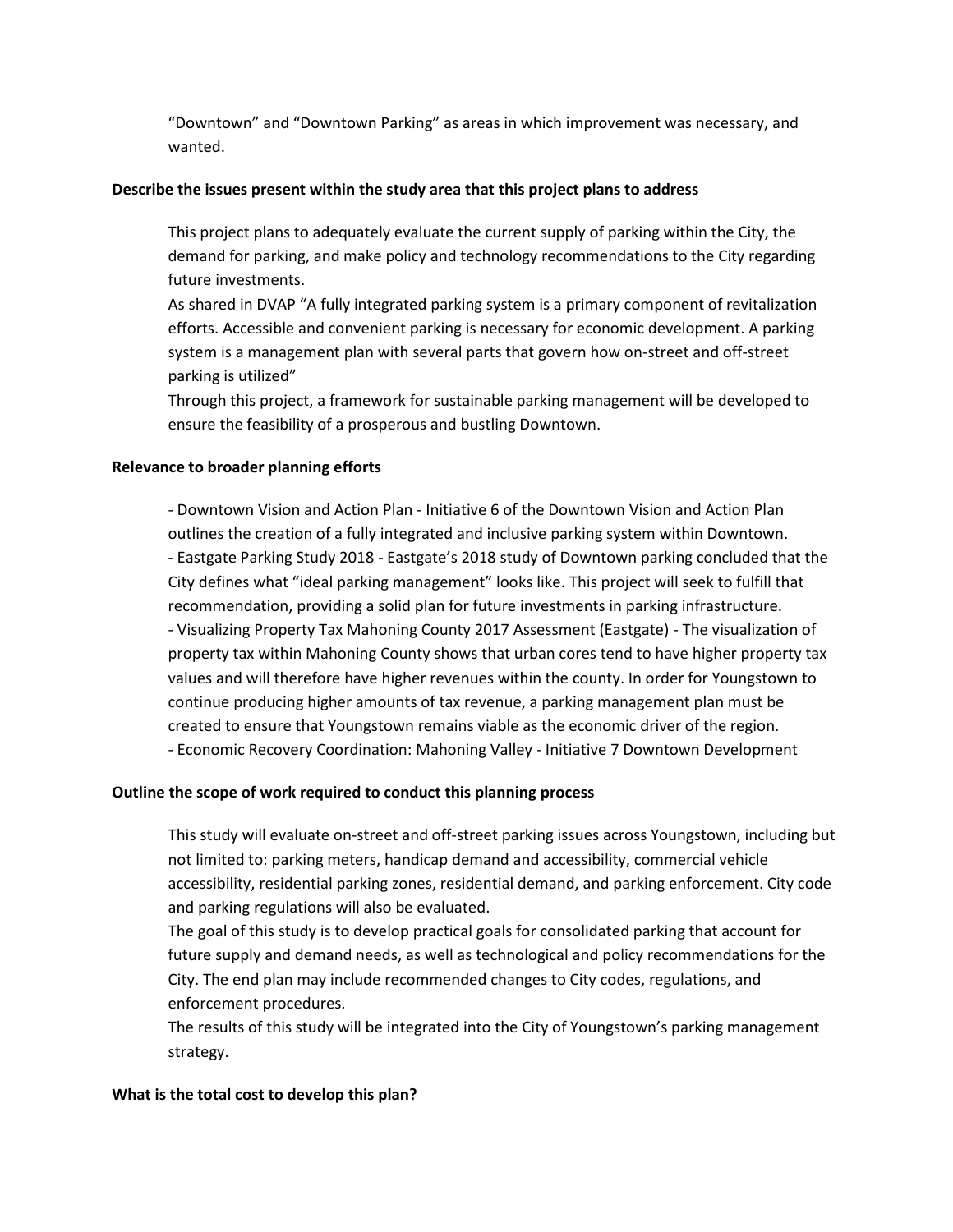20,000

#### **(Optional) You may use this space to justify the cost of the plan**

This cost is in alignment with other similar plans we have viewed while completing this application. This study is supported by both elected leadership and downtown stakeholders.

## **How much in funding from the Planning Grant is being requested?**

12,000

## **How much local cash match is being contributed to this project?**

8,000

**Local Cash Match Commitment -** *A Letter of Commitment from the lead applicant community confirming the local cash match contribution identified above is required by May 31, 2022. A resolution will be required should your project be selected to receive funding.*

**Do you agree to provide the information regarding local cash match contribution as a part of the application process?**

Yes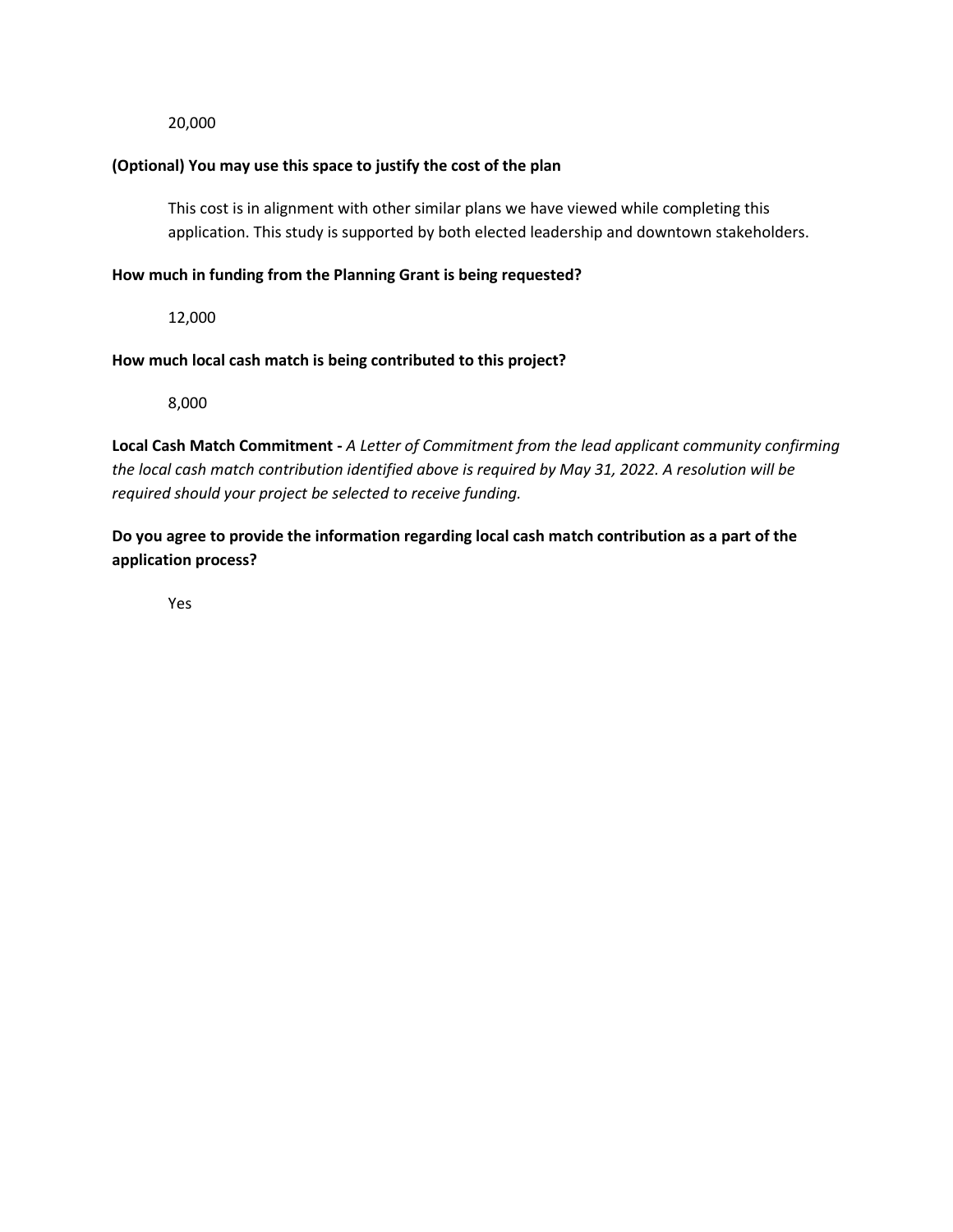# **Project Area Map**

City of Youngstown

Center City Youngstown Parking Analysis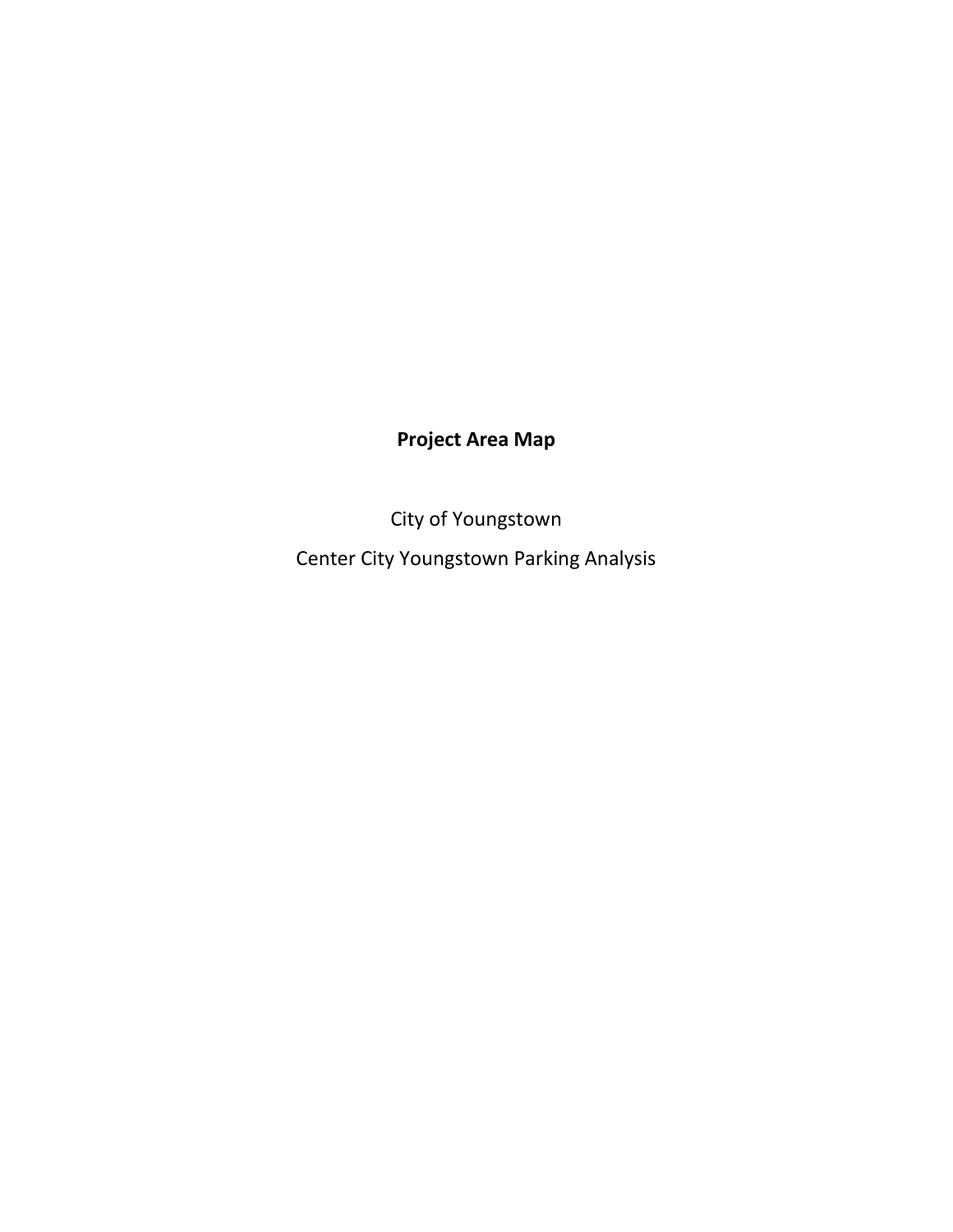